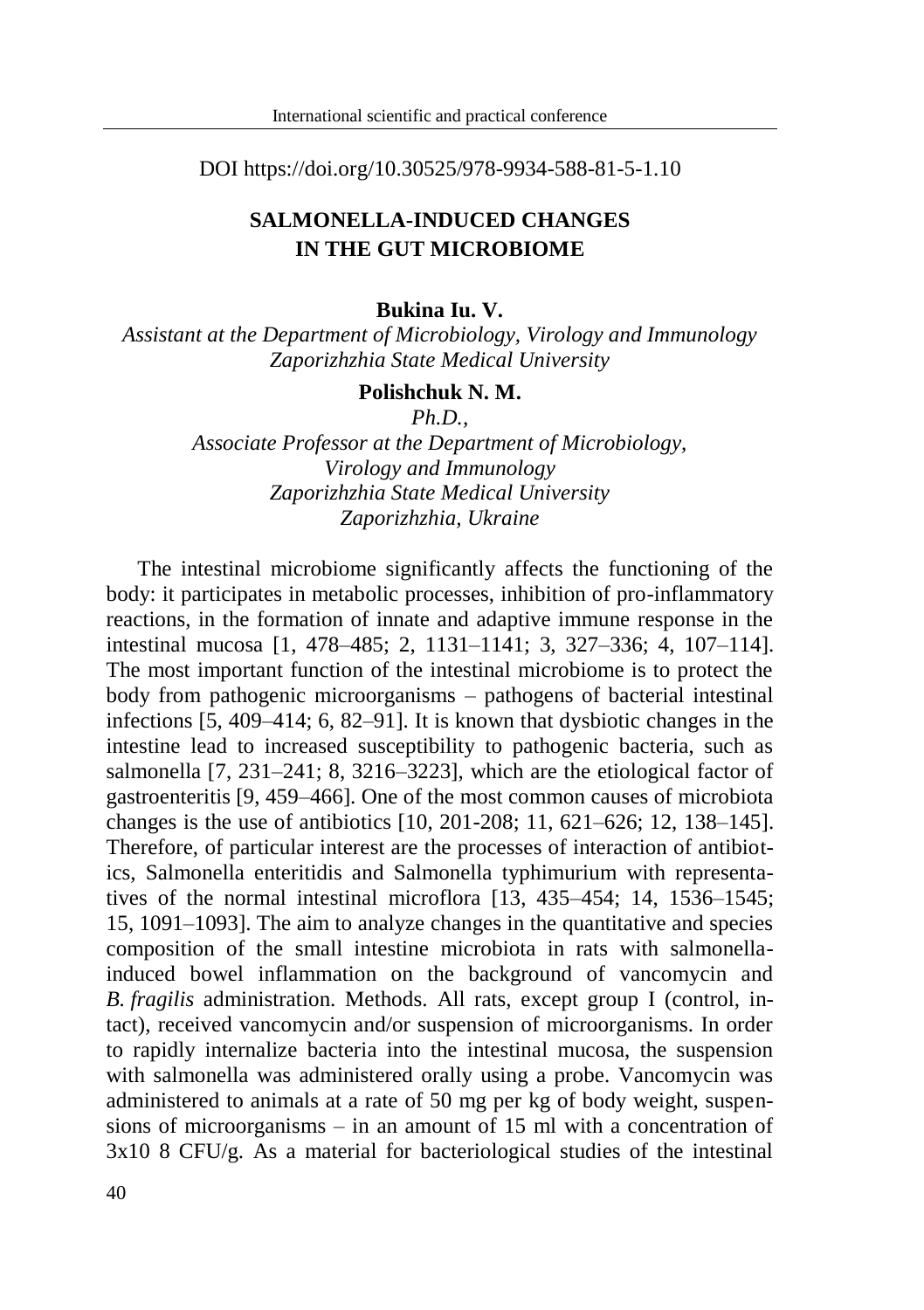microflora used washes from the ileum of rats. The quantitative and qualitative composition of the wall microbiota in rats by bacteriological method, the statistical analysis of data using the program StatSoft Statistica v12 were conducted. Results. The introduction of vancomycin and *S. enteritidis, S. typhimurium* led to changes in the qualitative and quantitative composition of the intestinal microbiome. The introduction of *S. enteritidis* and *S. typhimurium*, on the background of pre-treatment with vancomycin, caused more pronounced changes: increase of the content of *E. coli* 65 and 105 times, *Enterobacter spp., Klebsiella spp., P. aeruginosa* (p≤0.05), and also a sharp decrease in *Bacteroides spp.* 9 and 10 times, respectively, *Proteus spp.* 17 times, *Peptostreptococcus anaerobius* 20 and 9 times, *Shigella spp.* at 538 and 860 times and *Lactobacillus* at 17 times. Correction of the microflora of rats of *B. fragilis* leads to a sharp decrease of the number of *Salmonella spp., P. aeruginosa, Enterobacter spp., Klebsiella spp., Shigella spp.* (p≤0.05), *E. coli* 538 times, *Proteus spp.* 322 times, *Acinetobacter spp.* at 6 and 57 times, *Сryptococcus spp.* 7-fold, and increase in *Bacteroides spp., E. faecalis, E. faecium* 10 and 19-fold, *Peptostreptococcus anaerobius* 7 and 12-fold, *Lactobacillus spp.* 27 and 40 times, respectively. Conclusions. When B. fragilis was administered to experimental animals treated with S. enteritidis or S. typhimurium on the background of pre-treatment with vancomycin, a change in the quantitative composition of the microbiota in the parietal contents of the small intestine was observed, namely: a decrease in Salmonella spp., E. coli, P. aeruginosa, Proteus spp., Enterobacter spp., Klebsiella spp., As well as an increase in Bacteroides spp., E. faecalis, E. faecium, Lactobacillus spp. and Peptostreptococcus anaerobius. This prove that the introduction of *B. fragilis* can be used in the treatment of inflammatory bowel diseases or diseases with impaired barrier function of the intestine.

## **References:**

1. Macpherson N. L. Harris Macpherson AJ. Interactions between commensal intestinal bacteria and the immune system. *Nature Reviews Immunology.* 2004. Vol. 4. P. 478–485.

2. Deplancke B., Gaskins Deplancke H. R. Microbial modulation of innate defense: goblet cells and the intestinal mucus layer. *The American Journal of Clinical Nutrition.* 2001. Vol. 73. P. 1131–1141.

3. Kau A. L., Ahern P. P., Griffin N. W., Goodman A. L., Gordon J. I. Human nutrition, the gut microbiome and the immune system. *Nature.* 2011. Vol. 474. P. 327–336.